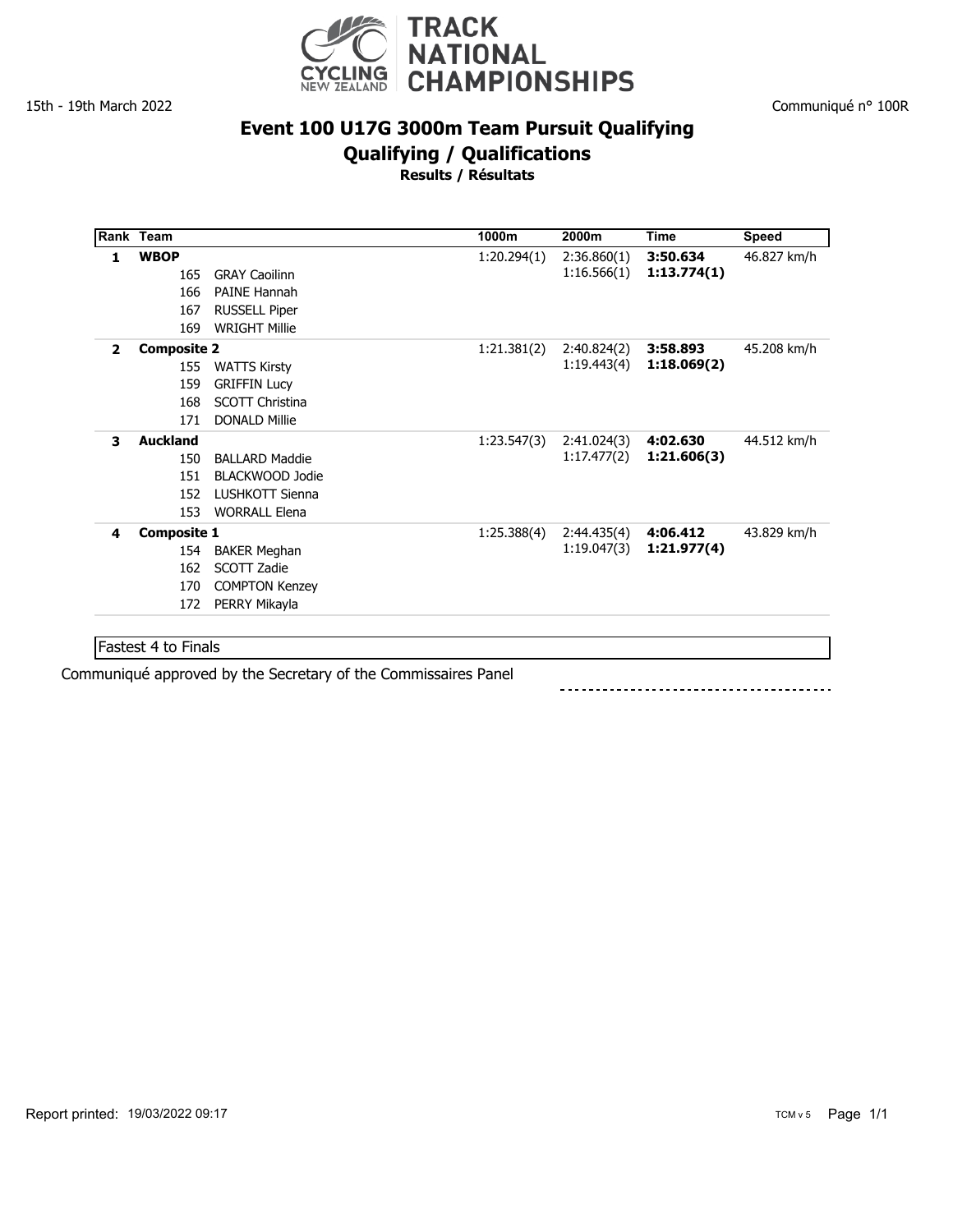

#### Communiqué n° 101R

### **Event 101 U17B 3000m Team Pursuit Qualifying**

**Qualifying / Qualifications**

**Results / Résultats**

|                | Rank Team         |                              | 1000m       | 2000m       | Time        | Speed       |
|----------------|-------------------|------------------------------|-------------|-------------|-------------|-------------|
| $\mathbf{1}$   | <b>AKL Blue</b>   |                              | 1:10.999(2) | 2:17.403(1) | 3:23.242    | 53.138 km/h |
|                | 111               | <b>BHIMY Lucas</b>           |             | 1:06.404(1) | 1:05.839(1) |             |
|                | 112               | <b>BONESS Nate</b>           |             |             |             |             |
|                | 113               | <b>CANTELL-ROBERTS Jamie</b> |             |             |             |             |
|                | 118               | <b>PAWSON Bernard</b>        |             |             |             |             |
| $\overline{2}$ | <b>Canterbury</b> |                              | 1:13.987(5) | 2:23.677(4) | 3:30.718    | 51.253 km/h |
|                | 123               | <b>DAVIDSON Matthew</b>      |             | 1:09.690(3) | 1:07.041(2) |             |
|                | 124               | PARSONS Josh                 |             |             |             |             |
|                | 125               | <b>PENE Wolf</b>             |             |             |             |             |
|                | 126               | <b>SANDERS Luca</b>          |             |             |             |             |
| 3              | <b>Southland</b>  |                              | 1:08.587(1) | 2:21.908(2) | 3:34.059    | 50.453 km/h |
|                | 129               | <b>BORRIE Kayne</b>          |             | 1:13.321(6) | 1:12.151(4) |             |
|                | 133               | <b>RAMSEY Liam</b>           |             |             |             |             |
|                | 131               | <b>JAMIESON Magnus</b>       |             |             |             |             |
|                | 134               | <b>THOMSON Frankie</b>       |             |             |             |             |
| 4              | <b>WBOP Red</b>   |                              | 1:13.369(3) | 2:22.136(3) | 3:34.919    | 50.251 km/h |
|                | 137               | <b>FOSTER Kane</b>           |             | 1:08.767(2) | 1:12.783(6) |             |
|                | 138               | <b>HANSEN Ryan</b>           |             |             |             |             |
|                | 140               | <b>MORAN Luka</b>            |             |             |             |             |
|                | 141               | <b>PARIS Kyle</b>            |             |             |             |             |
| 5              | <b>AKL White</b>  |                              | 1:13.603(4) | 2:24.600(5) | 3:36.963    | 49.778 km/h |
|                | 115               | <b>DALTON Hunter</b>         |             | 1:10.997(4) | 1:12.363(5) |             |
|                | 116               | DANDO Reuben                 |             |             |             |             |
|                | 120               | SIMS Ed                      |             |             |             |             |
|                | 122               | <b>WYLLIE Zane</b>           |             |             |             |             |
| 6              | <b>WBOP Black</b> |                              | 1:15.197(6) | 2:27.308(6) | 3:39.191    | 49.272 km/h |
|                | 136               | EVA Jack                     |             | 1:12.111(5) | 1:11.883(3) |             |
|                | 142               | ROWE Josh                    |             |             |             |             |
|                | 143               | <b>SCHULER Alex</b>          |             |             |             |             |
|                | 139               | <b>JARNELL Stirling</b>      |             |             |             |             |
|                |                   |                              |             |             |             |             |
|                |                   |                              |             |             |             |             |

Fastest 4 to Finals

Communiqué approved by the Secretary of the Commissaires Panel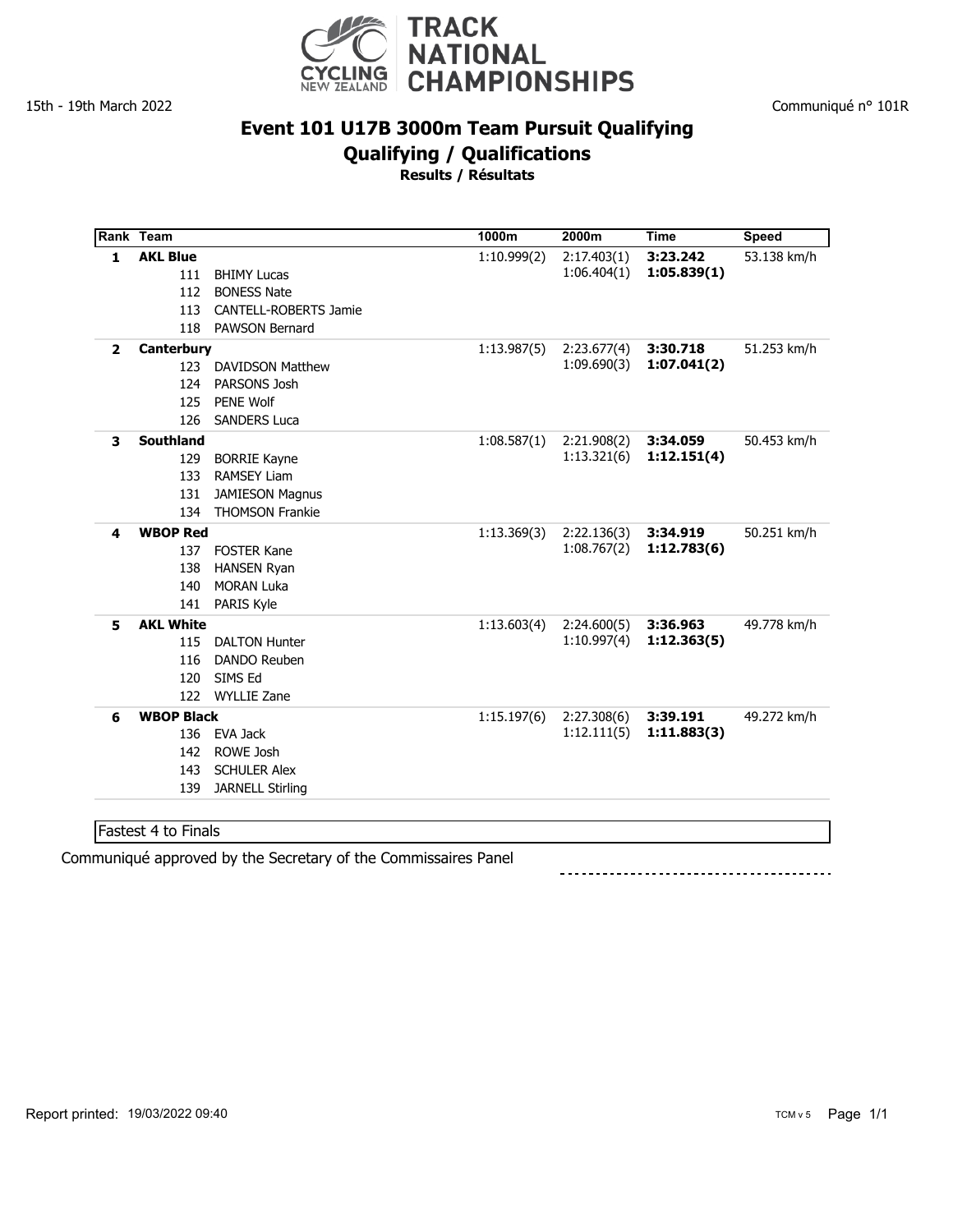

## **Event 102 U15G 500m Team Sprint Qualifying**

Communiqué n° 102R

#### **Qualifying / Qualifications Results / Résultats**

|                | Rank Team                  |            | 250 <sub>m</sub> | <b>Time</b> | <b>Speed</b> |
|----------------|----------------------------|------------|------------------|-------------|--------------|
|                | Southland                  | <b>NZL</b> | 23.251(2)        | 40.248      | 44.722 km/h  |
|                | 205 FORSYTH Emily          |            |                  | 16.997(1)   |              |
|                | 206 MCIVOR Poppy           |            |                  |             |              |
| 2              | Canterbury                 | <b>NZL</b> | 23.514(4)        | 40.739      | 44.183 km/h  |
|                | 201 SAYERS Shaylah         |            |                  | 17.225(2)   |              |
|                | 202 THOMSON Lizzy          |            |                  |             |              |
| 3              | <b>Composite 1</b>         | <b>NZL</b> | 23.263(3)        | 40.928      | 43.979 km/h  |
|                | 200 WORRALL Nina           |            |                  | 17.665(3)   |              |
|                | 209 NEWTON Pyper           |            |                  |             |              |
| $\overline{4}$ | <b>WBoP</b>                | <b>NZL</b> | 23.013(1)        | 41.832      | 43.029 km/h  |
|                | <b>BRODIE Pearl</b><br>207 |            |                  | 18.819(4)   |              |
|                | 208 GRAY Kendra            |            |                  |             |              |

Communiqué approved by the President of the Commissaires Panel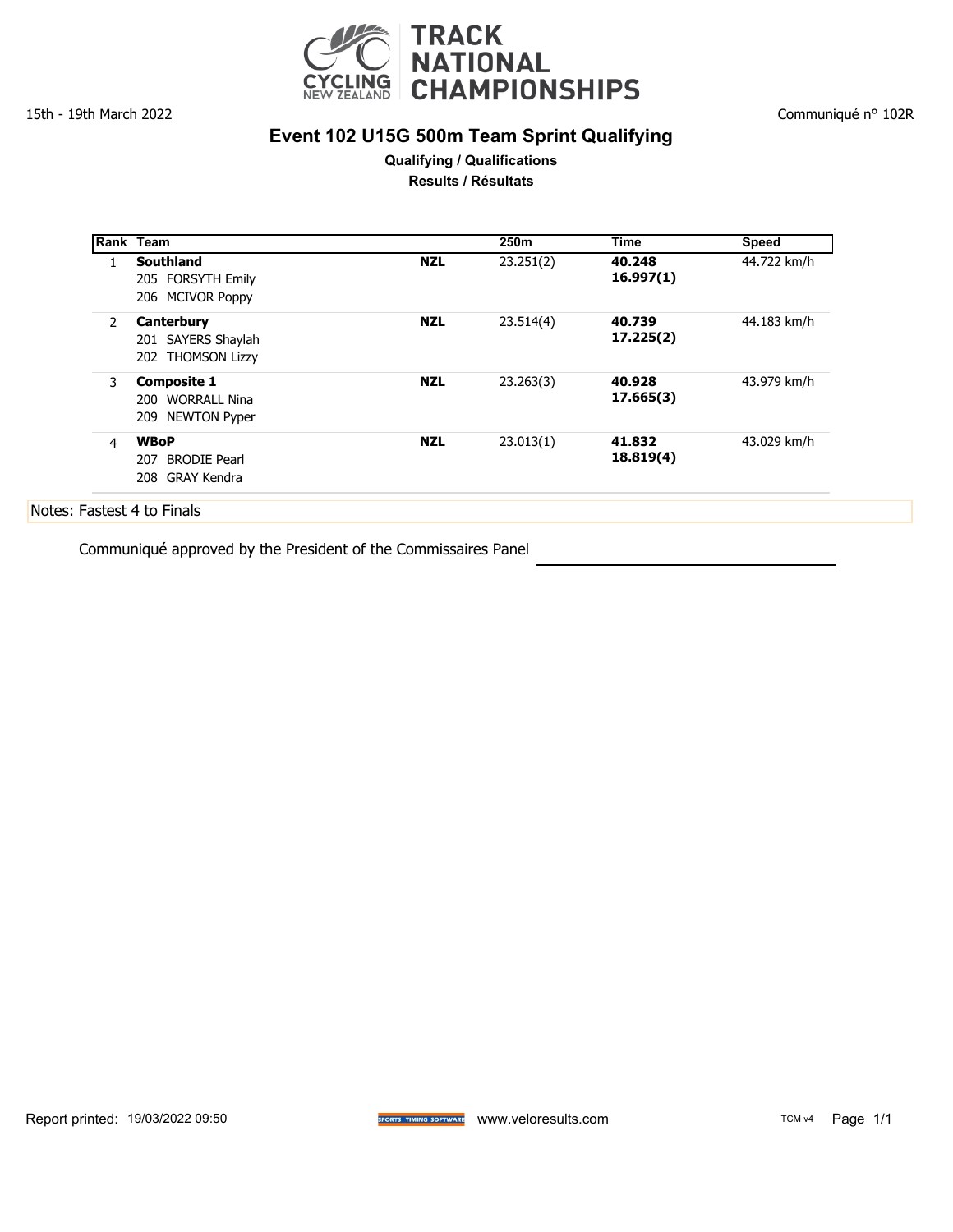

## **Event 103 U15B 500m Team Sprint Qualifying**

**Qualifying / Qualifications Results / Résultats**

|                | Rank Team                                                   |            | 250m      | Time                | <b>Speed</b> |
|----------------|-------------------------------------------------------------|------------|-----------|---------------------|--------------|
| 1.             | <b>WCNI</b><br>193 WOOLLETT Zach<br>192 MURPHY Ben          | <b>NZL</b> | 20.972(1) | 37.040<br>16.068(2) | 48.596 km/h  |
| $\overline{2}$ | <b>MSC</b><br>183 JOHNSTON Jesse<br>184 TOOMEY Conor        | <b>NZL</b> | 21.274(2) | 37.938<br>16.664(4) | 47.445 km/h  |
| 3              | <b>Auckland</b><br>180 BALLARD Hunter<br>181 KWON David     | <b>NZL</b> | 22.118(4) | 38.013<br>15.895(1) | 47.352 km/h  |
| 4              | <b>WBoP Black</b><br>188 PAINE Carter<br>190 SMITH Nicholas | <b>NZL</b> | 22.086(3) | 38.245<br>16.159(3) | 47.064 km/h  |
| 5              | <b>WBoP Red</b><br>187 HENDERSON Jamie<br>189 ROWE Dylan    | <b>NZL</b> | 22.468(5) | 40.257<br>17.789(6) | 44.712 km/h  |
| 6              | <b>Southland</b><br>185 KELLY Lachlan<br>186 MCIVOR Oskar   | <b>NZL</b> | 25.361(6) | 42.793<br>17.432(5) | 42.062 km/h  |

Communiqué approved by the President of the Commissaires Panel

Communiqué n° 103R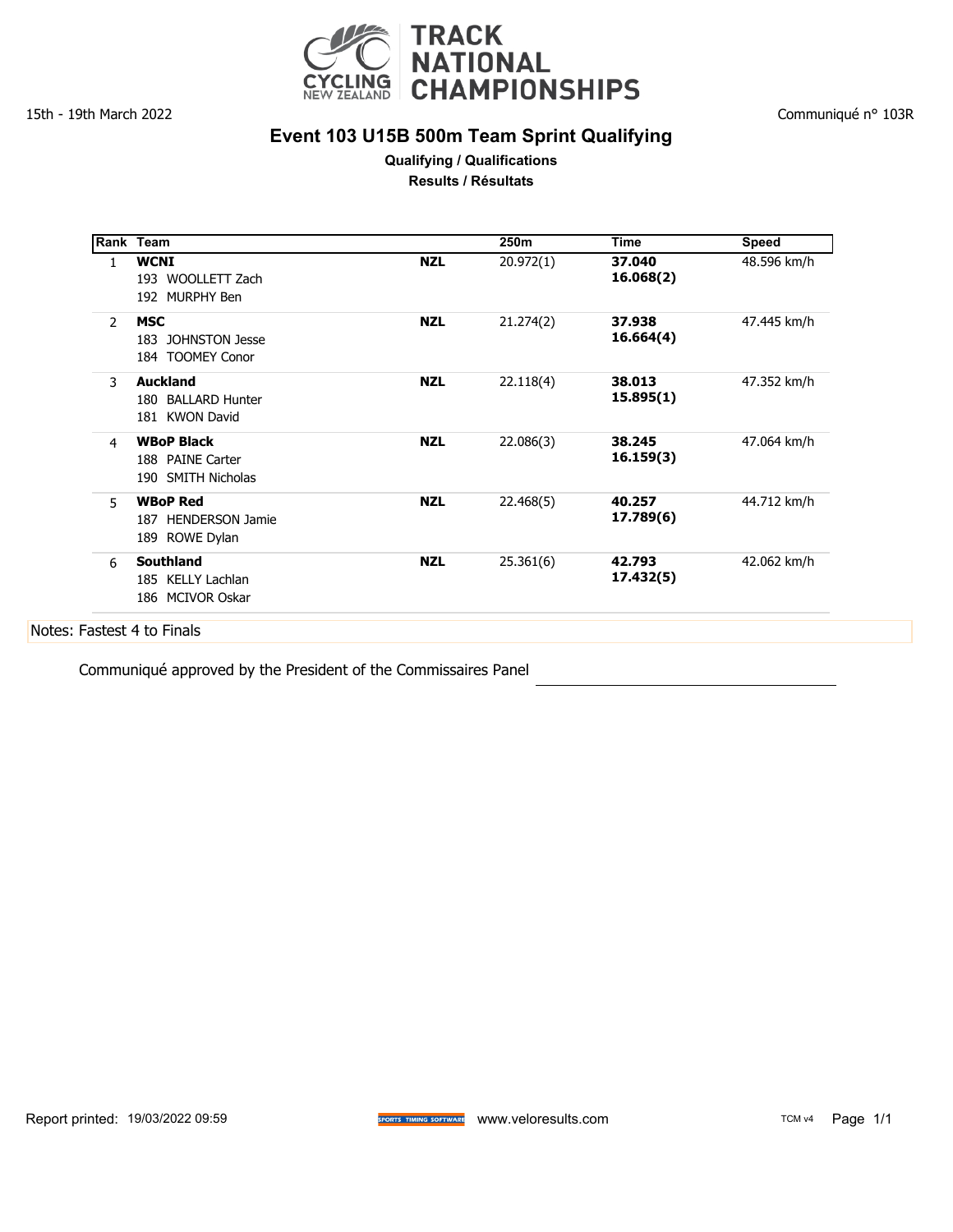

## **Event 104 U17G 500m Team Sprint Qualifying**

**Qualifying / Qualifications Results / Résultats**

|                | Rank Team                                                        |            | 250m      | Time                | <b>Speed</b> |
|----------------|------------------------------------------------------------------|------------|-----------|---------------------|--------------|
| $\mathbf{1}$   | <b>Southland Gold</b><br>158 FAULKNER Riley<br>160 KELLY Caitlin | <b>NZL</b> | 21.057(1) | 36.918<br>15.861(1) | 48.756 km/h  |
| $\overline{2}$ | <b>WBoP Red</b><br>166 PAINE Hannah<br>167 RUSSELL Piper         | <b>NZL</b> | 21.181(2) | 37.822<br>16.641(5) | 47.591 km/h  |
| 3              | <b>Tasman</b><br>163 GREEN Erin<br>164 MACDONALD Mikaela         | <b>NZL</b> | 21.442(3) | 38.063<br>16.621(4) | 47.290 km/h  |
| 4              | <b>WBoP Black</b><br>165 GRAY Caoilinn<br>169 WRIGHT Millie      | <b>NZL</b> | 21.867(4) | 38.255<br>16.388(3) | 47.052 km/h  |
| 5              | Canterbury<br>154 BAKER Meghan<br>155 WATTS Kirsty               | <b>NZL</b> | 23.011(6) | 39.090<br>16.079(2) | 46.047 km/h  |
| 6              | <b>Southland Red</b><br>159 GRIFFIN Lucy<br>162 SCOTT Zadie      | <b>NZL</b> | 21.991(5) | 39.485<br>17.494(6) | 45.586 km/h  |
| $\overline{7}$ | Wellington<br>171 DONALD Millie                                  | <b>NZL</b> | 23.783(7) | 42.491<br>18.708(7) | 42.361 km/h  |

Communiqué approved by the President of the Commissaires Panel

Report printed: 19/03/2022 10:49 **With State of Schools Schools and Mc** With Veloresults.com TCM v4 Page 1/1